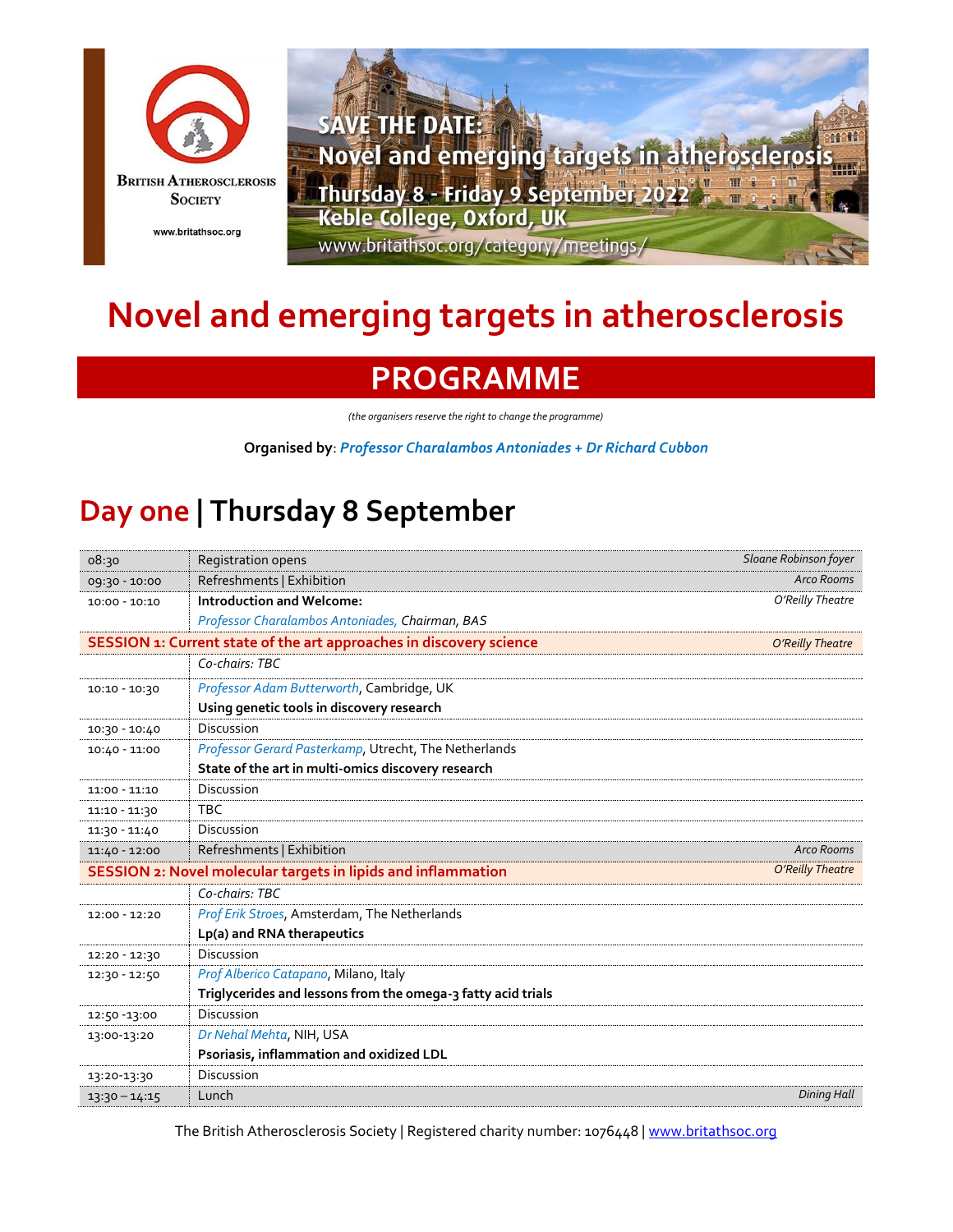| <b>Early Career Investigator Awards</b> |                                                                   |                                             | O'Reilly Theatre   |
|-----------------------------------------|-------------------------------------------------------------------|---------------------------------------------|--------------------|
|                                         | Co-chairs: TBC                                                    |                                             |                    |
| $14:15 - 15.30$                         | $14:15 - 14:25$                                                   | 1                                           |                    |
|                                         | $14:25 - 14:30$                                                   | Discussion                                  |                    |
|                                         | $14:30 - 14:40$                                                   | $\overline{2}$                              |                    |
|                                         | $14:40 - 14:45$                                                   | Discussion                                  |                    |
|                                         | $14:45 - 14:55$                                                   | 3                                           |                    |
|                                         | $14.55 - 15.00$                                                   | Discussion                                  |                    |
|                                         | 15:00 - 15.10                                                     | 4                                           |                    |
|                                         | $15:10 - 15:15$                                                   | Discussion                                  |                    |
|                                         | $15:15 - 15:25$                                                   | 5                                           |                    |
|                                         | $15.25 - 15:30$                                                   | Discussion                                  |                    |
| $15:30 - 16.00$                         | Refreshments   Exhibition                                         |                                             | Arco Rooms         |
|                                         | Co-chairs: TBC                                                    |                                             |                    |
| <b>Hugh Sinclair lecture</b>            |                                                                   | O'Reilly Theatre                            |                    |
| 16.00 - 16:50                           |                                                                   | <b>Prof Paul Ridker, Harvard University</b> |                    |
|                                         | Inflammation as a Target for Atherosclerosis: Where are we going? |                                             |                    |
| $17:00 - 18:00$                         | <b>Poster Session</b>                                             |                                             | Douglas Price Room |
| $18:00 - 19:00$                         | Young Scientist Community                                         |                                             | O'Reilly Theatre   |
|                                         | Programme TBC                                                     |                                             |                    |
| 19:30                                   | <b>Dinner</b>                                                     |                                             | Dining Hall        |

## **Day two | Friday 9 September**

| 08:00                                                                                    | Registration opens                                                                                 | Sloane Robinson foyer |  |
|------------------------------------------------------------------------------------------|----------------------------------------------------------------------------------------------------|-----------------------|--|
| $08:30 - 09:00$                                                                          | Refreshments   Exhibition<br><b>Arco Rooms</b>                                                     |                       |  |
|                                                                                          | SESSION 3: Novel approaches to cardiovascular risk factor mitigation                               | O'Reilly Theatre      |  |
|                                                                                          | Chairpersons: TBC                                                                                  |                       |  |
| 09:00 - 09:20                                                                            | Professor Sarah Berry, King's College London                                                       |                       |  |
|                                                                                          | Personalised approaches to target cardiometabolic disease: a view through the nutrition-lifestyle- |                       |  |
|                                                                                          | microbiome lens                                                                                    |                       |  |
| 09:20 - 09:30                                                                            | Discussion                                                                                         |                       |  |
| 09:30 - 09:50                                                                            | Professor Signe Torekov, Copenhagen, Denmark                                                       |                       |  |
|                                                                                          | GLP-1/GIP agonists: Effects on the cardiovascular system                                           |                       |  |
| 09:50 - 10:00                                                                            | Discussion                                                                                         |                       |  |
| $10:00 - 10:20$                                                                          | Professor John Deanfield, University College London                                                |                       |  |
|                                                                                          | Cardiovascular Risk Calculators of the future: What should they capture and how to use them?       |                       |  |
| $10:20 - 10:30$                                                                          | Discussion                                                                                         |                       |  |
| $10:30 - 11:00$                                                                          | Refreshments   Exhibition                                                                          | <b>Arco Rooms</b>     |  |
| O'Reilly Theatre<br>Session 4: Under-represented populations in atherosclerosis research |                                                                                                    |                       |  |
|                                                                                          | Chairpersons: TBC                                                                                  |                       |  |
| 11:00 - 11:20                                                                            | Professor Iris Jaffe, Tufts Medical Center, USA                                                    |                       |  |
|                                                                                          | The biological basis of sex differences in atherosclerosis                                         |                       |  |
| 11:20 - 11:30                                                                            | Discussion                                                                                         |                       |  |
| 11:30 - 11:50                                                                            | Professor Nishi Chaturvedi, UCL, UK                                                                |                       |  |
|                                                                                          | The biological basis of inter-ethnic differences in atherosclerosis                                |                       |  |
| $11:50 - 12:00$                                                                          | Discussion                                                                                         |                       |  |
| 12:00 - 12:20                                                                            | Professor Naveed Sattar, Glasgow, UK                                                               |                       |  |
|                                                                                          | Under-represented populations: implications for discovery science and clinical trials              |                       |  |
| 12:20 - 12:30                                                                            | Discussion                                                                                         |                       |  |

The British Atherosclerosis Society | Registered charity number: 1076448 | [www.britathsoc.org](http://www.britathsoc.org/)